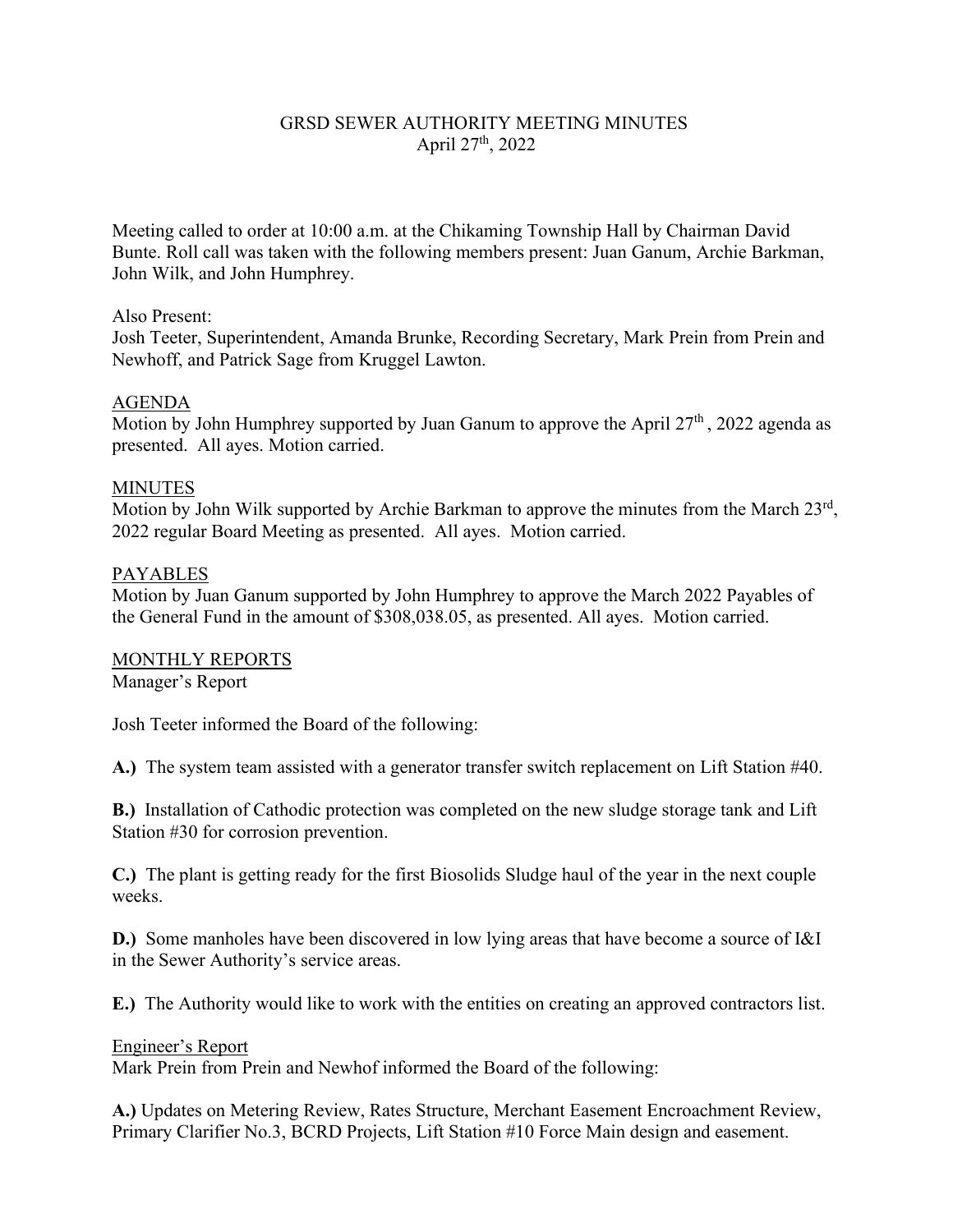# FINANCIAL

The Treasury Report for the General Fund, Capital Improvement Fund, Operations and Maintenance Reports, Manager's Report, Engineer's Report and Monthly Meter Readings were presented.

Motion by Juan Ganum supported by John Humphrey to accept the Treasury Report and the Monthly Reports to be placed on file. All ayes. Motion carried.

### OLD BUSINESS

**A.)** None.

# NEW BUSINESS

**A.)** Discussed approval of Lift Station #10 Force Main replacement project bids.

Motion by John Humphrey Supported by John Wilk to award the bid of \$410,900.00, from Pajay's, to complete the Lift Station #10 force main replacement in contingency with the road dept agreeing to terms. All ayes. Motion carried.

**B.)** Patrick Sage presented the 2021 Audit.

Motion by Juan Ganum supported by John Humphrey to approve the 2021 audit as presented once corrections have been made. All ayes. Motion carried.

**C.)** Dicussed payment to The John Devries Insurance Company.

Motion by John Wilk supported by Archie Barkman to approve the payment of \$38,501.00 to The John Devries Insurance Company. All ayes. Motion carried.

**D.)** Closed Session Meeting.

Motion by David Bunte supported by Juan Ganum to open closed session meeting at 10:33a.m.

| Roll Call Taken: Archie Barkman - Yes | Juan Ganum – Yes    | John Humphrey - Yes |
|---------------------------------------|---------------------|---------------------|
| John Wilk $-$ Yes                     | David Bunte $-$ Yes |                     |

Motion by David Bunte supported by Juan Ganum to close the closed session meeting at 10:56a.m.

| Roll Call Taken: Archie Barkman - Yes |
|---------------------------------------|
| John Wilk $-$ Yes                     |

Juan Ganum – Yes John Humphrey - Yes David Bunte – Yes